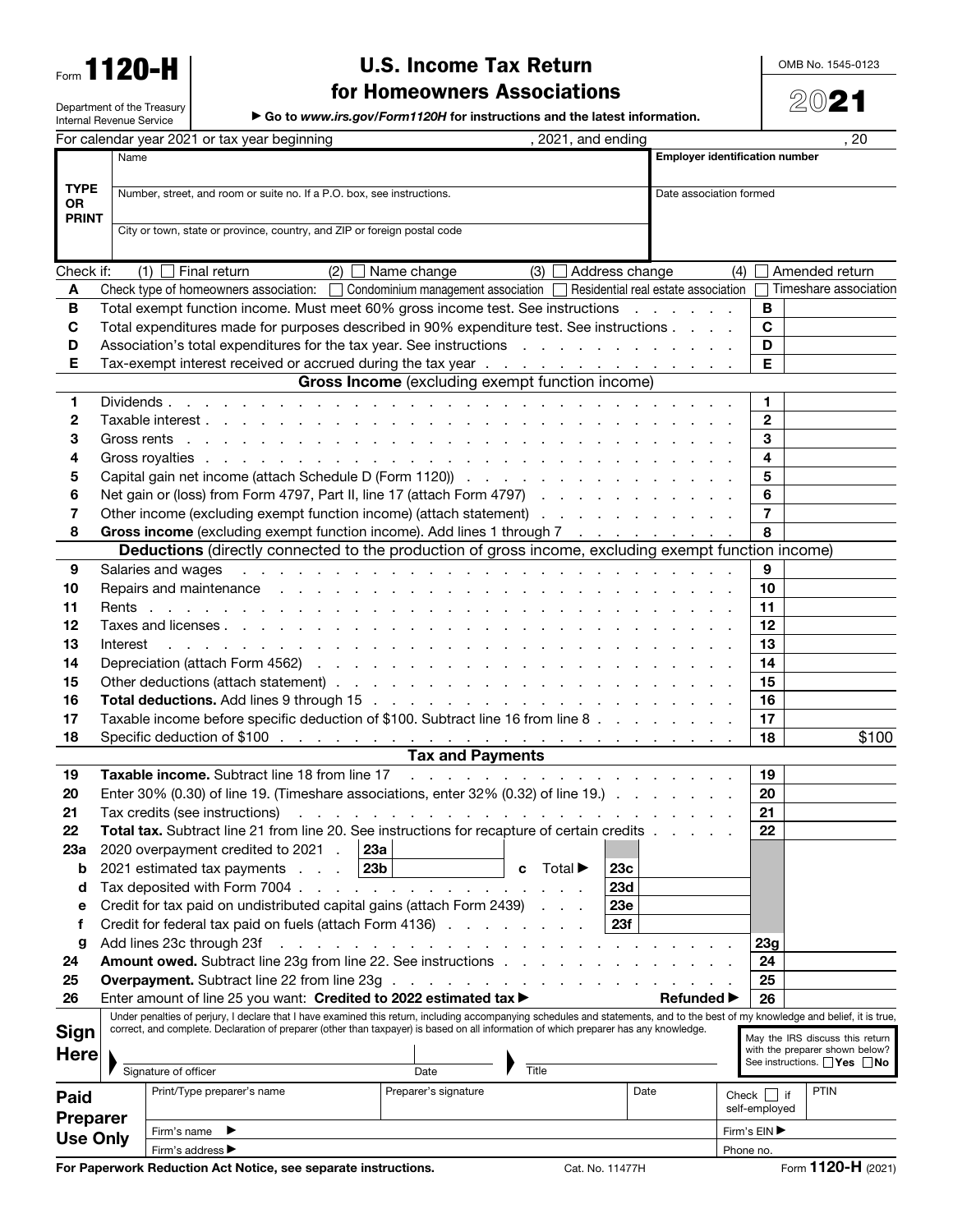# 2021 **Instructions for Form 1120-H**



#### U.S. Income Tax Return for Homeowners Associations

Section references are to the Internal Revenue Code unless otherwise noted.

#### **Future Developments**

For the latest information about developments related to Form 1120-H and its separate instructions, such as legislation enacted after they were published, go to *[IRS.gov/](https://www.irs.gov/form1120h) [Form1120H](https://www.irs.gov/form1120h)*.

## **Photographs of Missing Children**

The IRS is a proud partner with the *[National Center for Missing &](http://www.missingkids.com) [Exploited Children® \(NCMEC\)](http://www.missingkids.com)*.

Photographs of missing children selected by the Center may appear in instructions on pages that would otherwise be blank. You can help bring these children home by looking at the photographs and calling 1-800-THE-LOST (1-800-843-5678) if you recognize a child.

#### **The Taxpayer Advocate Service**

The Taxpayer Advocate Service (TAS) is an **independent**  organization within the IRS that helps taxpayers and protects taxpayer rights. TAS's job is to ensure that every taxpayer is treated fairly and knows and understands their rights under the *[Taxpayer Bill of Rights](https://taxpayeradvocate.irs.gov/About-TAS/Taxpayer-Rights)*.

As a taxpayer, the association has rights that the IRS must abide by in its dealings with the association. TAS can help the association if:

• A problem is causing financial difficulty for the association;

• The association is facing immediate threat of adverse action; or

• The association has tried repeatedly to contact the IRS but no one has responded, or the IRS hasn't responded by the date promised.

The TAS tax toolkit at *[TaxpayerAdvocate.IRS.gov](https://irs.gov/taxpayer-advocate)* can help the association understand these rights.

TAS has offices in every state, the District of Columbia, and Puerto Rico. Local advocates' numbers are in their local directories and at

*[TaxpayerAdvocate.IRS.gov/Contact-](https://www.irs.gov/advocate/local-taxpayer-advocate)[Us](https://www.irs.gov/advocate/local-taxpayer-advocate)*. The corporation can also call TAS at 877-777-4778.

TAS also works to resolve large-scale or systemic problems that affect many taxpayers. If the association knows of one of these broad issues, please report it to TAS through the Systemic Advocacy Management System at *[IRS.gov/](https://www.irs.gov/sams) [SAMS](https://www.irs.gov/sams)*.

For more information, go to *[TaxpayerAdvocate.IRS.gov](https://www.irs.gov/advocate)*.

#### **How To Get Forms and Publications**

**Internet.** You can access the IRS website 24 hours a day, 7 days a week, at *[IRS.gov](https://www.irs.gov/)* to:

• Download forms, instructions, and publications;

- Order IRS products online;
- Research your tax questions online;
- Search publications online by topic or keyword; and
- Sign up to receive local and
- national tax news by email.

**Tax forms and publications.** The association can download or print all of the forms and publications it may need on *[IRS.gov/FormsPubs](https://www.irs.gov/formspubs)*.

Otherwise, the association can go to *[IRS.gov/OrderForms](https://www.irs.gov/orderforms)* to place an order and have forms mailed to it. The association should receive its order within 10 business days.

# **General Instructions**

#### **Purpose of Form**

A homeowners association files Form 1120-H as its income tax return to take advantage of certain tax benefits. These benefits, in effect, allow the association to exclude exempt function income (defined later) from its gross income.

#### **Electing To File Form 1120-H**

A homeowners association elects to take advantage of the tax benefits provided by section 528 by filing a properly completed Form 1120-H. The election is made separately for each tax year and must generally be made by the due date, including extensions, of the income tax return.

This extension does not extend the time to pay the tax.

Once Form 1120-H is filed, the association cannot revoke its election for that year unless the IRS consents. The association may request IRS consent by filing a ruling request. A user fee must be paid with all ruling requests. For more information on ruling requests, see Rev. Proc. 2021-1, 2021-1 I.R.B. 1 (or any successor), available at *[IRS.gov/irb/](https://www.irs.gov/irb/2021-01_IRB#REV-PROC-2021-1) [2021-01\\_IRB#RP-2021-01](https://www.irs.gov/irb/2021-01_IRB#REV-PROC-2021-1)*.

If the association does not elect to use Form 1120-H, it must file the applicable income tax return, for example, Form 1120, U.S. Corporation Income Tax Return.

A homeowners association should compare its total tax computed on Form 1120-H with its total tax computed on Form 1120. The association may file the form that results in the lowest tax.

**Automatic 12-month extension to make election.** If the homeowners association fails to make the regulatory election to be treated as a homeowners association, it can get an automatic 12-month extension to make the section 528 election, provided corrective action is taken within 12 months of the due date (including extension) of the return. See Regulations section 301.9100-2 for more information.

**Tax rate.** The taxable income of a homeowners association that files its tax return on Form 1120-H is taxed at a flat rate of 30% for condominium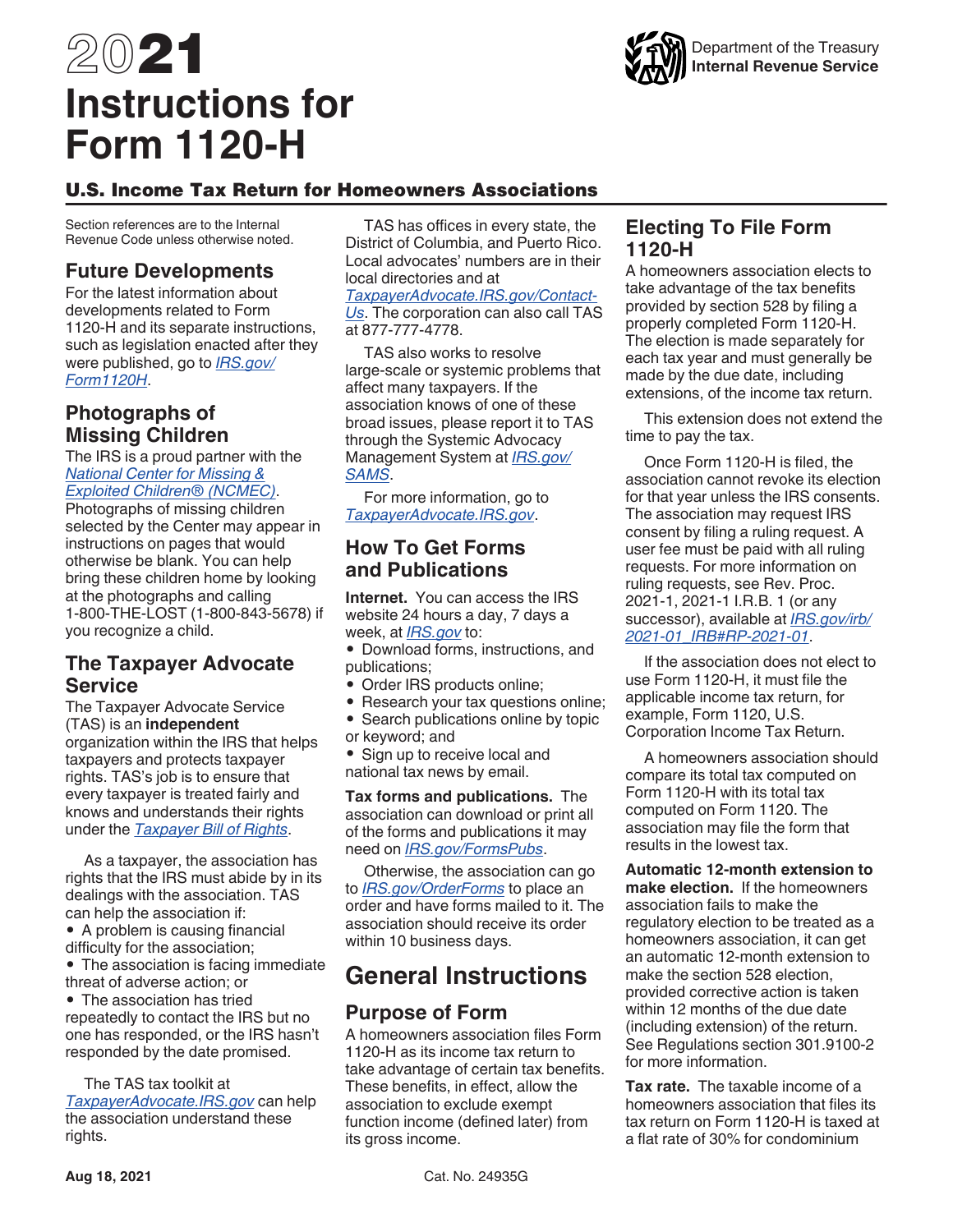management associations and residential real estate associations. The tax rate for timeshare associations is 32%. These rates apply to both ordinary income and capital gains.

If the association is tax exempt under section 501(a), do not file Form 1120-H. See section 6033 and related regulations. If the association loses its exempt status, see Regulations section 1.528-8(e).

#### **Definitions**

**Homeowners association.** There are three types of homeowners associations.

1. A condominium management association organized and operated to acquire, build, manage, maintain, and care for the property in a condominium project substantially all of whose units are homes for individuals.

2. A residential real estate management association organized and operated to acquire, build, manage, maintain, and care for a subdivision, development, or similar area substantially all of whose lots or buildings are homes for individuals.

3. A timeshare association (other than a condominium management association) organized and operated to acquire, build, manage, maintain, and care for the property that has members who hold a timeshare right to use, or a timeshare ownership interest in, real property of the timeshare association. A timeshare association cannot be a condominium management association.

See Regulations section 1.528-4 for information regarding the "substantially all" test for condominium management associations and residential real estate management associations.

To qualify as a homeowners association, the following must apply. • At least 60% of the association's gross income for the tax year must consist of exempt function income (defined later).

• At least 90% of the association's expenses for the tax year must consist of expenses to acquire, build, manage, maintain, or care for its property, and, in the case of a timeshare association, for activities

provided to, or on behalf of, members of the timeshare association.

• No private shareholder or individual can profit from the association's net earnings except by acquiring, building, managing, maintaining, or caring for association property or by a rebate of excess membership dues, fees, or assessments.

• The association must file Form 1120-H to elect under section 528 to be treated as a homeowners association.

**Association property.** Association property includes real and personal property that:

1. The association holds,

2. The association's members hold in common,

3. The association's members hold privately within the association, and

4. Is owned by a governmental unit and is used to benefit the unit's residents.

Timeshare association property includes property related to the timeshare project that the association or its members have rights to use. These rights must arise out of recorded easements, covenants, or other recorded instruments.

For more information, see Regulations section 1.528-3.

**Taxable income.** Taxable income is the excess, if any, of:

1. Gross income for the tax year, excluding exempt function income, over

2. Allowed deductions directly connected with producing any gross income except exempt function income. Allowed deductions include a specific \$100 deduction. The following are not allowed.

• Net operating loss deduction (section 172).

• Deductions under Part VIII of subchapter B (special deductions for corporations).

If facilities are used (or personnel are employed) for both exempt and nonexempt purposes, see Regulations section 1.528-10.

**Exempt function income.** Exempt function income consists of membership dues, fees, or assessments from

(a) owners of condominium housing units, (b) owners of real property in the case of a residential real estate management association, or (c) owners of timeshare rights to use, or timeshare ownership interests in, real property in the case of a timeshare association. This income must come from the members as owners, not as customers, of the association's services.

Assessments or fees for a common activity qualify but charges for providing services don't qualify.

**Examples.** In general, exempt function income includes assessments made to:

1. Pay principal, interest, and real estate taxes on association property;

2. Maintain association property; and

3. Clear snow from public areas and remove trash.

Income that is not exempt function income includes:

1. Amounts that are not includible in the organization's gross income other than under section 528 (for example, tax-exempt interest);

2. Payments from nonmembers;

3. Payments from members for special use of the organization's facilities, apart from the use generally available to all members;

4. Interest on amounts in a sinking fund;

5. Payments for work done on nonassociation property; and

6. Members' payments for transportation.

For more information, see Regulations section 1.528-9.

#### **When To File**

Generally, an association must file Form 1120-H by the 15th day of the 4th month after the end of its tax year.

However, an association with a fiscal year ending June 30 must file by the 15th day of the 3rd month after the end of its tax year. An association with a short tax year ending any time in June will be treated as if the short year ended on June 30, and must file by the 15th day of the 3rd month after the end of its tax year.

If the due date falls on a Saturday, Sunday, or legal holiday, the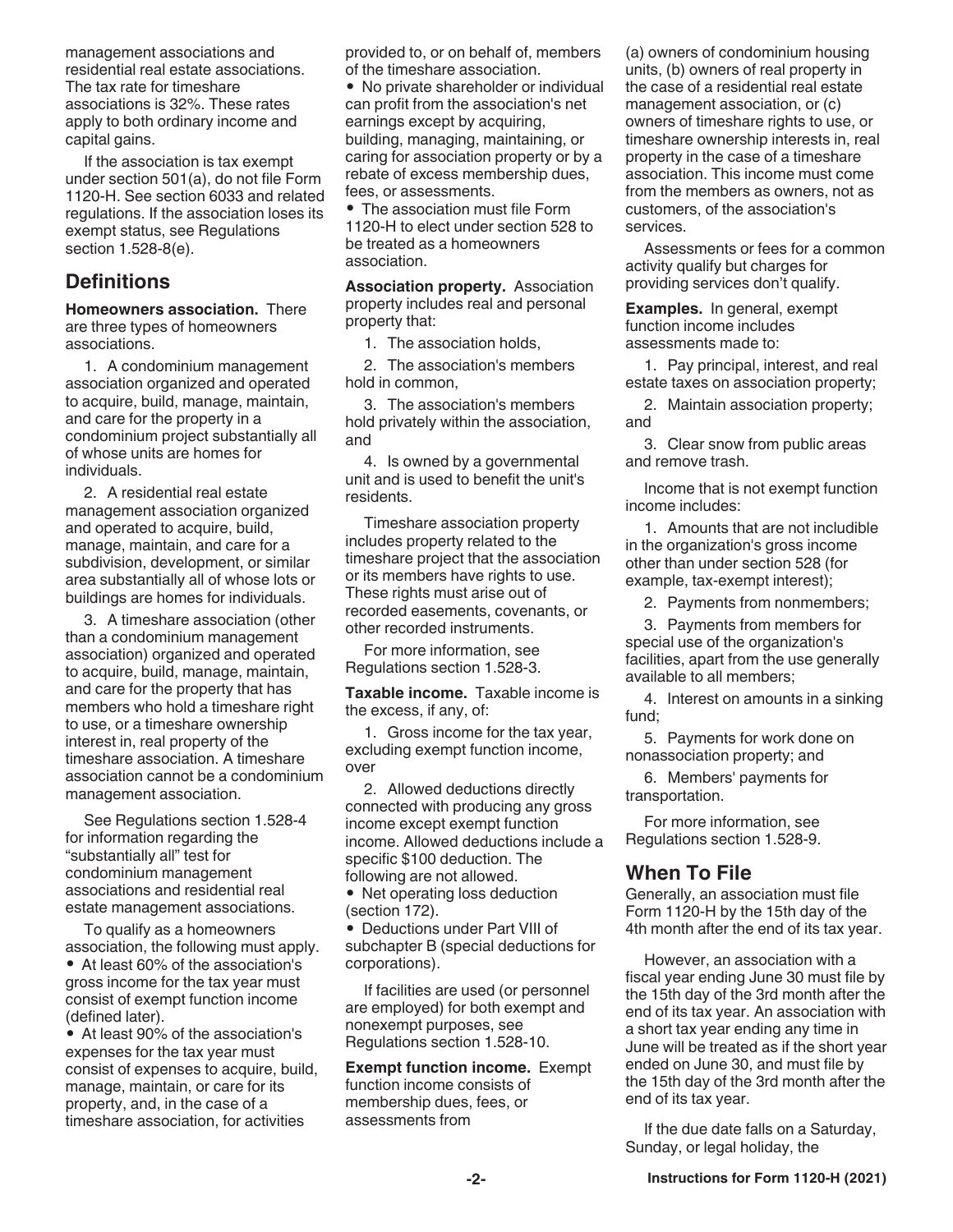association may file on the next business day.

#### **Private delivery services.**

Associations can use certain private delivery services (PDSs) designated by the IRS to meet the "timely mailing as timely filing/paying" rule for tax returns. Go to *[IRS.gov/PDS](https://www.irs.gov/pds)* for the current list of designated services.

The PDS can tell you how to get written proof of the mailing date.

For the IRS mailing address to use if you are using a PDS, go to *[IRS.gov/](https://www.irs.gov/pdsstreetaddresses) [PDSStreetAddresses](https://www.irs.gov/pdsstreetaddresses)*.

*PDSs can't deliver items to P.O. boxes. You must use the*  **P.O. boxes. You must use to mail**<br> **U.S. Postal Service to mail** *any item to an IRS P.O. box address.*

#### **Extension.** File Form 7004,

Application for Automatic Extension of Time To File Certain Business Income Tax, Information, and Other Returns, to request an extension of time to file.

*If the association elects to file Form 1120-H, it should file for*  **Form 1120-H, it should file for<br>extension on Form 7004 using** *the original form type assigned to the entity.*

#### **Who Must Sign**

The return must be signed and dated by the president, vice president, treasurer, assistant treasurer, chief accounting officer, or any other association officer (such as tax officer) authorized to sign.

If a return is filed on behalf of an association by a receiver, trustee, or assignee, the fiduciary must sign the return, instead of the association officer. Returns and forms signed by a receiver or trustee in bankruptcy on behalf of an association must be accompanied by a copy of the order or instructions of the court authorizing signing of the return or form.

If an association officer completes Form 1120-H, the paid preparer space should remain blank. Anyone who prepares Form 1120-H but doesn't charge the association should not complete that section. Generally, anyone who is paid to prepare the return must sign it and fill in the "Paid Preparer Use Only" area.

The paid preparer must complete the required preparer information. • Sign the return in the space provided for the preparer's signature. • Give a copy of the return to the taxpayer.

**Note.** A paid preparer may sign the original or amended returns by rubber stamp, mechanical device, or computer software program.

#### **Paid Preparer Authorization**

If the association wants to allow the IRS to discuss its 2021 tax return with the paid preparer who signed it, check the "Yes" box in the signature area of the return. This authorization applies only to the individual whose signature appears in the "Paid Preparer Use Only" section of the return. It doesn't apply to the firm, if any, shown in that section.

If the "Yes" box is checked, the association is authorizing the IRS to call the paid preparer to answer any questions that may arise during the processing of its return. The association is also authorizing the paid preparer to:

• Give the IRS any information that is missing from the return;

• Call the IRS for information about the processing of the return or the status of any related refund or payment(s); and

• Respond to certain IRS notices about math errors, offsets, and return preparation.

The association isn't authorizing the paid preparer to receive any refund check, bind the association to anything (including any additional tax liability), or otherwise represent the association before the IRS.

The authorization will automatically end no later than the due date (excluding extensions) for filing the association's 2022 tax return. If the association wants to expand the paid preparer's authorization, see Pub. 947, Practice Before the IRS and Power of Attorney.

#### **Other Forms and Statements That May Be Required**

See the Instructions for Form 1120 and Pub. 542, Corporations, for a list of other forms and statements the association may be required to file.

**Qualified opportunity investment.** 

If you deferred a capital gain in a qualified opportunity fund (QOF), you must file your return with Schedule D (Form 1120), Capital Gains and Losses; Form 8949, Sales and Other Dispositions of Capital Assets; and Form 8997, Initial and Annual Statement of Qualified Opportunity Fund (QOF) Investments, attached. You will need to file Form 8997 annually until you dispose of the investment. See the Form 8997 instructions.

#### **Where To File**

File the association's return at the address listed below.

| If the association's principal business,<br>office, or agency is located in:                                                                                                                                                                                                                                 | Use the following address:                                                                     |
|--------------------------------------------------------------------------------------------------------------------------------------------------------------------------------------------------------------------------------------------------------------------------------------------------------------|------------------------------------------------------------------------------------------------|
| Connecticut, Delaware, District of Columbia,<br>Georgia, Illinois, Indiana, Kentucky, Maine,<br>Maryland, Massachusetts, Michigan, New<br>Hampshire, New Jersey, New York, North<br>Carolina, Ohio, Pennsylvania, Rhode Island,<br>South Carolina, Tennessee, Vermont, Virginia,<br>West Virginia, Wisconsin | Department of the Treasury<br>Internal Revenue Service Center<br>Kansas Clty, MO<br>64999-0012 |
| Alabama, Alaska, Arizona, Arkansas,<br>California, Colorado, Florida, Hawaii, Idaho,<br>Iowa, Kansas, Louisiana, Minnesota,<br>Mississippi, Missouri, Montana, Nebraska,<br>Nevada, New Mexico, North Dakota,<br>Oklahoma, Oregon, South Dakota, Texas,<br>Utah, Washington, Wyoming                         | Department of the Treasury<br>Internal Revenue Service Center<br>Ogden, UT 84201-0012          |
| A foreign country or U.S. possession                                                                                                                                                                                                                                                                         | Internal Revenue Service Center<br>P.O. Box 409101<br>Ogden, UT 84409                          |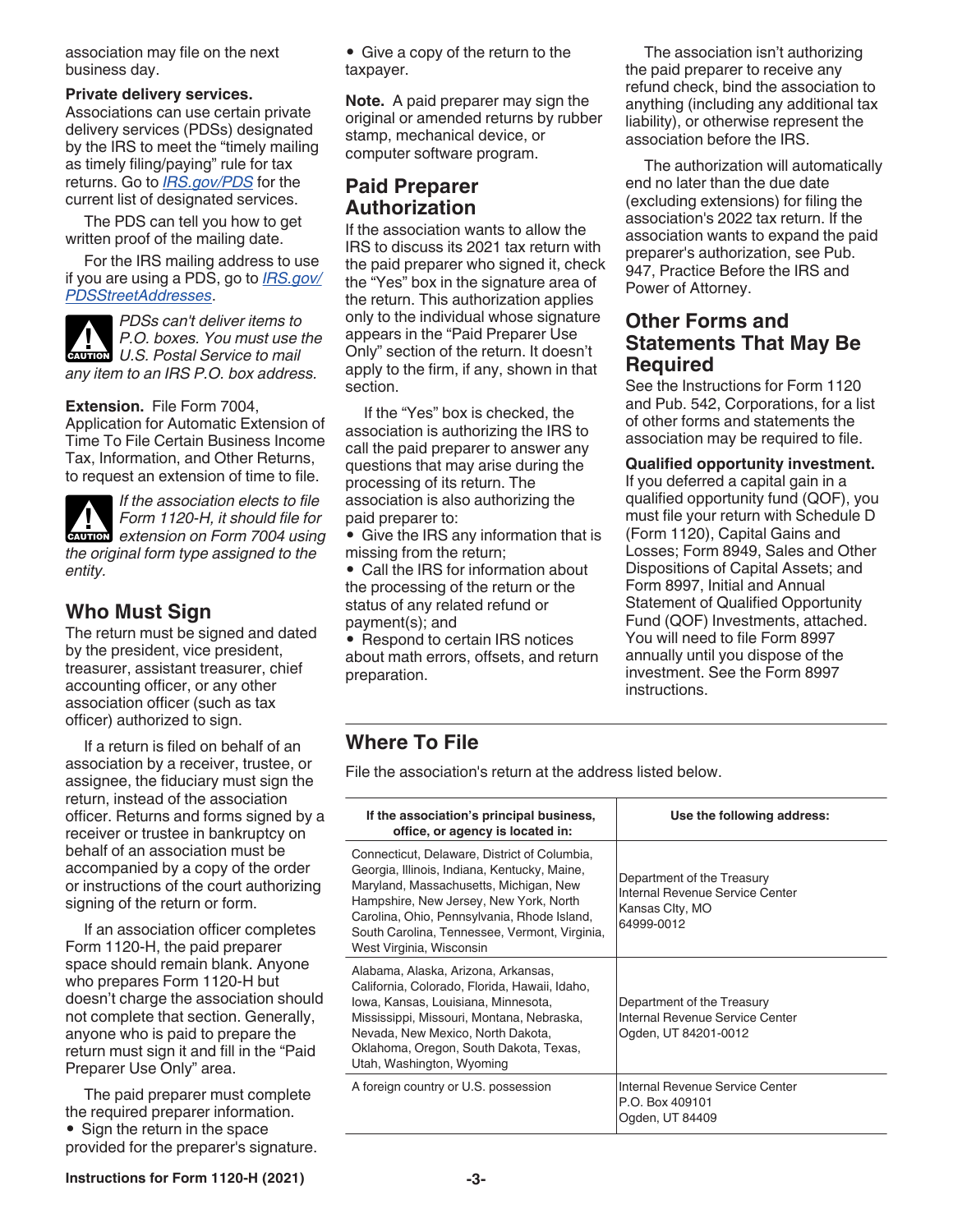## **Assembling the Return**

To ensure that the association's tax return is correctly processed, attach all forms and schedules after Form 1120-H in the following order.

- 1. Form 4136.
- 2. Form 8978.
- 3. Form 8941.

4. Schedules in alphabetical order.

5. Additional forms in numerical order.

6. Supporting statements and attachments.

Complete every applicable entry space on Form 1120-H. Do not write "See Attached" instead of completing the entry spaces. If more space is needed on the forms or schedules, attach separate sheets using the same size and format as the printed forms. If there are supporting statements and attachments, arrange them in the same order as the schedules or forms they support and attach them last. Show the totals on the printed forms. Enter the association's name and EIN on each supporting statement or attachment.

#### **Accounting Methods**

Figure taxable income using the method of accounting regularly used in keeping the association's books and records. In all cases, the method used must clearly show taxable income. Permissible methods include cash, accrual, or any other method authorized by the Internal Revenue Code.

**Change in accounting method.**  Generally, the association must get IRS consent to change either an overall method of accounting or the accounting treatment of any material item. To do so, the association must generally file Form 3115, Application for Change in Accounting Method. See the Instructions for Form 3115 and Pub. 538, Accounting Periods and Methods, for more information and exceptions.

#### **Change of Tax Year**

Generally, an association must get the consent of the IRS before changing its tax year by filing Form 1128, Application To Adopt, Change, or Retain a Tax Year. However, under certain conditions, an association can

change its tax year without getting the consent.

For more information on change of tax year, see the Instructions for Form 1128 and Pub. 538.

#### **Rounding Off to Whole Dollars**

You may enter decimal points and cents when completing your return. However, you should round off cents to whole dollars on your return, forms, and schedules to make completing your return easier. You must either round off all amounts on your return to whole dollars, or use cents for all amounts. To round, drop amounts under 50 cents and increase amounts from 50 to 99 cents to the next dollar. For example, \$8.40 rounds to \$8 and \$8.50 rounds to \$9.

If you have to add two or more amounts to figure the amount to enter on a line, include cents when adding the amounts and round off only the total.

## **Payment of Tax (Line 24)**

The association must pay any tax due in full no later than the due date for filing its tax return (not including extensions). **Do not** include the payment with the tax return. However, see *Line 24. Amount owed*, later.

**Electronic deposit requirement.** 

Associations must use electronic funds transfers to make all federal tax deposits (such as deposits of employment, excise, and income tax). Generally, electronic funds transfers are made using the Electronic Federal Tax Payment System (EFTPS). However, if the association doesn't want to use EFTPS, it can arrange for its tax professional, financial institution, payroll service, or other trusted third party to make deposits on its behalf. Also, it may arrange for its financial institution to initiate a same-day tax payment (discussed below) on its behalf. EFTPS is a free service provided by the Department of the Treasury. Services provided by a tax professional, financial institution, payroll service, or other third party may have a fee.

To get more information about EFTPS or to enroll in EFTPS, go to *[EFTPS.gov](https://www.eftps.gov)*, or call 800-555-4477 (TTY/TDD 800-733-4829).

**Depositing on time.** For deposits made by EFTPS to be on time, the association must submit the deposit by 8 p.m. Eastern time the day before the date the deposit is due. If the association uses a third party to make deposits on its behalf, they may have different cutoff times.

**Same-day payment option.** If the association fails to submit a deposit transaction on EFTPS by 8 p.m. Eastern time the day before the date a deposit is due, it can still make its deposit on time by using the Federal Tax Collection Service (FTCS). To use the same-day wire payment method, the association will need to make arrangements with its financial institution ahead of time. Please check with the financial institution regarding availability, deadlines, and costs. Financial institutions may charge a fee for payments made this way. To learn more about the information you will need to provide your financial institution to make a same-day wire payment, go to *[IRS.gov/SameDayWire](https://www.irs.gov/uac/same-day-wire-federal-tax-payments)*.

## **Estimated Tax and Alternative Minimum Tax**

The estimated tax and alternative minimum tax requirements do not apply to homeowners associations electing to file Form 1120-H. However, a homeowners association that does not elect to file Form 1120-H may be required to make payments of estimated tax. Because the election is not made until the return is filed, Form 1120-H provides lines for estimated tax payments and the crediting of overpayments against tax if estimated tax payments or overpayments apply.

## **Interest and Penalties**

**Interest.** Interest is charged on taxes paid late even if an extension of time to file is granted. Interest is also charged on penalties imposed for failure to file, negligence, fraud, substantial valuation misstatements, substantial understatements of tax, and reportable transaction understatements from the due date (including extensions) to the date of payment. The interest charge is figured at a rate determined under section 6621.

**Late filing of return.** In addition to losing the right to elect to file Form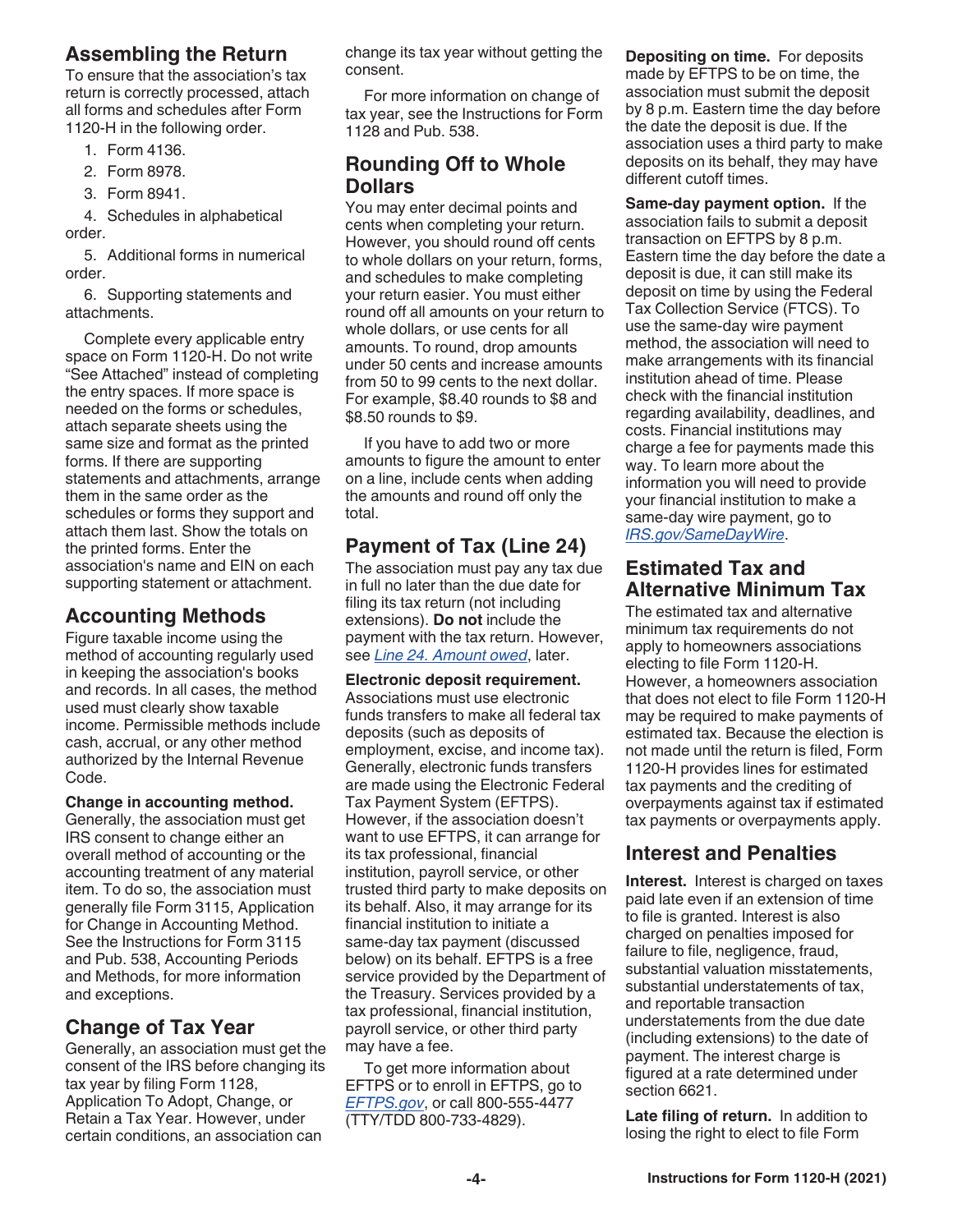1120-H, a homeowners association that doesn't file its tax return by the due date, including extensions, may be penalized 5% of the unpaid tax for each month or part of a month the return is late, up to a maximum of 25% of the unpaid tax. The minimum penalty for a return that is over 60 days late is the smaller of the tax due or \$435. The penalty will not be imposed if the association can show that the failure to file on time was due to reasonable cause.

Late payment of tax. An association that doesn't pay the tax when due may generally be penalized 1/2 of 1% of the unpaid tax for each month or part of a month the tax isn't paid, up to a maximum of 25% of the unpaid tax. The penalty will not be imposed if the association can show that the failure to pay on time was due to reasonable cause.

#### **Reasonable-cause determinations.**

If the association receives a notice about a penalty after it files its return, send the IRS an explanation and we will determine if the association meets the reasonable-cause criteria. **Do not**  attach an explanation when the association's return is filed.

**Other penalties.** Other penalties can be imposed for negligence, substantial understatement of tax, reportable transaction understatements, and fraud. See sections 6662, 6662A, and 6663.

## **Specific Instructions**

**Period covered.** File the 2021 return for calendar year 2021, and fiscal years that begin in 2021 and end in 2022. For a fiscal or short tax year return, fill in the tax year space at the top of the form.

The 2021 Form 1120-H can also be used if (a) the association has a tax year of less than 12 months that begins and ends in 2022, and (b) the 2022 Form 1120-H isn't available at the time the association is required to file its return.

The association must show its 2022 tax year on the 2021 Form 1120-H and take into account any tax law changes that are effective for tax years beginning after December 31, 2021.

**Name and address.** Enter the association's true name (as set forth in the charter or other legal document creating it), address, and EIN on the appropriate lines. Include the suite, room, or other unit number after the street address. If the post office doesn't deliver mail to the street address and the association has a P.O. box, show the box number instead.

If the association receives its mail in care of a third party (such as an accountant or an attorney), enter on the street address line "C/O" followed by the third party's name and street address or P.O. box.

If the association has a foreign address, include the city or town, state or province, country, and foreign postal code. Do not abbreviate the country name. Follow the country's practice for entering the name of the state or province and postal code.

**Employer identification number (EIN).** Enter the association's EIN. If the association doesn't have an EIN, it must apply for one. An EIN may be applied for:

• Online by visiting *[IRS.gov/EIN](https://www.irs.gov/ein)* (the EIN is issued immediately once the application information is validated); or

• By mailing or faxing Form SS-4, Application for Employer Identification Number.

If the association has not received its EIN by the time the return is due, enter "Applied for" and the date you applied in the space for the EIN. For more details, see the Instructions for Form SS-4.

**Note.** Only associations located in the United States or U.S. possessions can use the online process.

#### **Final return, name change, address change, amended return.**

• If the association ceases to exist, file Form 1120-H and check the "Final return" box.

• If the association changed its name since it last filed a return, check the box for "Name change."

• If the association has changed its address since it last filed a return (including a change to an "in care of" address), check the box for "Address change."

• To amend a previously filed Form 1120-H, file a corrected Form 1120-H and check the "Amended return" box. **Note.** If a change in address occurs after the return is filed, use Form 8822-B, Change of Address or Responsible Party—Business, to notify the IRS of the new address. See the instructions for Form 8822-B for details.

**Item A. Type of homeowners association.** See *Definitions*, earlier.

**Item B. 60% gross income test.** At least 60% of the association's gross income for the tax year must consist of exempt function income. See *Exempt function income*, earlier.

**Item C. 90% expenditure test.** At least 90% of the association's expenditures for the tax year must consist of expenses to acquire, build, manage, maintain, and care for property, and in the case of a timeshare association, for activities provided to, or on behalf of, members of the timeshare association. Include current and capital expenditures. Use the association's accounting method to figure the total.

Include:

1. Salary for an association manager or secretary;

2. Expenses for gardening, paving, street signs, security guards, and property taxes assessed on association property;

3. Current operating and capital expenditures for tennis courts, swimming pools, recreation halls, etc.; and

4. Replacement costs for common buildings, heating, air conditioning, elevators, etc.

Don't include expenditures for property that is not association property. Also, don't include investments or transfers of funds held to meet future costs. An example would be transfers to a sinking fund to replace a roof, even if the roof is association property.

**Item D.** Enter the association's total expenditures for the tax year including those expenditures directly related to exempt function income. Use the association's accounting method to figure the entry for item D.

**Item E.** Show any tax-exempt interest received or accrued. Include any exempt-interest dividend received as a shareholder in a mutual fund or other regulated investment company.